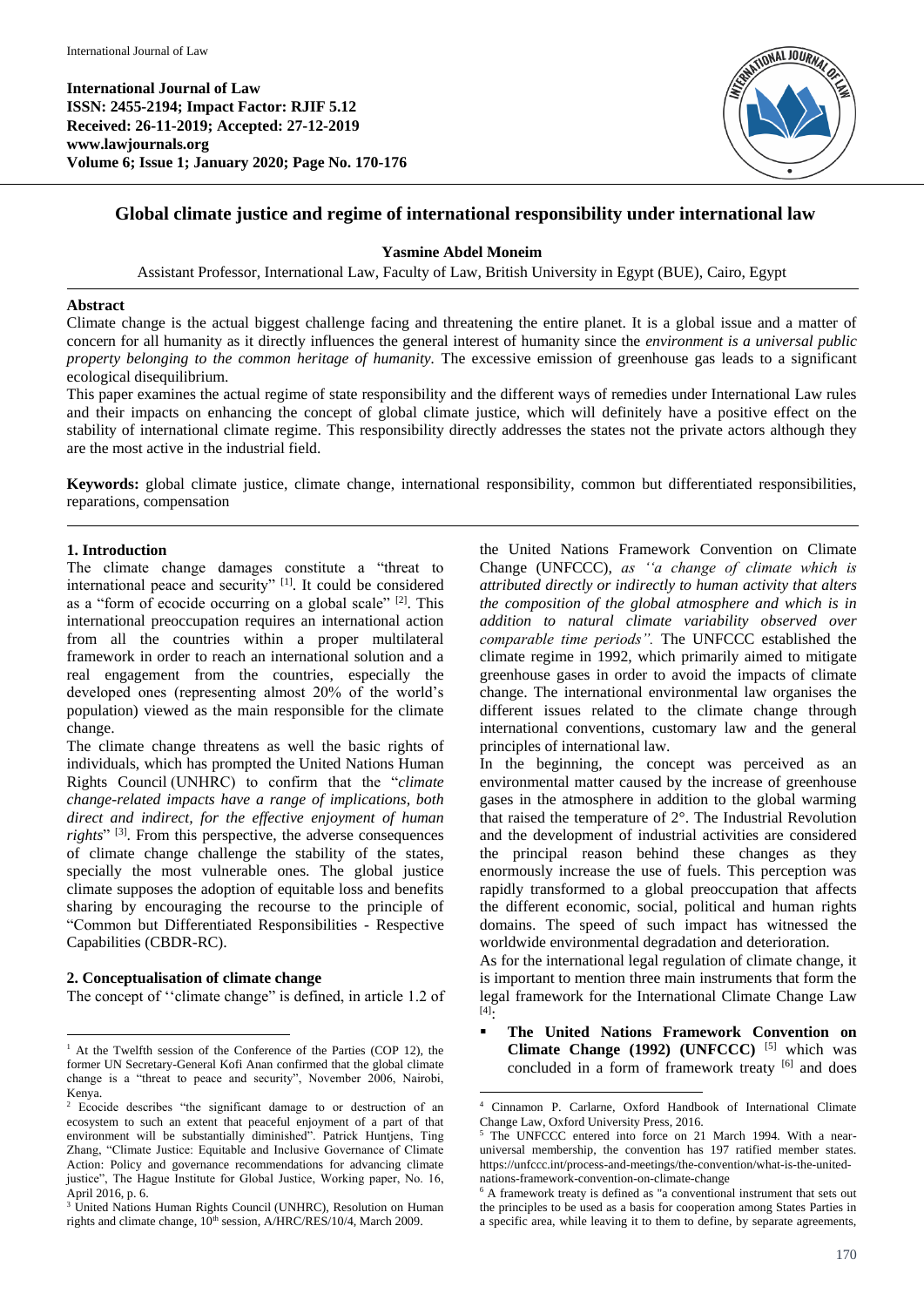not contain any binding obligations, only principles and general objectives. It aims mainly to convince or rather encourage states to adopt common actions in order to "*achieve stabilisation of greenhouse gas concentrations in the atmosphere at a level that would prevent dangerous anthropogenic interference with the climate*  system"<sup>[7]</sup>.

- **The Kyoto Protocol 1997** <sup>[8]</sup> contains binding obligations, especially for the developed states  $[9]$ . Based on this agreement, the industrialised states accept legally binding commitments in order to limit and reduce greenhouse gas emissions. The nature of obligations could be considered as "obligation of result" [10] as it states that " *parties have to ensure that their aggregate anthropogenic carbon dioxide equivalent emissions of the greenhouse gases….do not exceed their assigned amounts*" [11]
- The Paris Agreement 2015<sup>[12]</sup> presents a global approach that establishes binding obligations to mitigate the emissions of greenhouse gases for developed and developing countries. With a universal participation of a large number of states, the Agreement emphasises the concept of "climate justice" in its preamble (para. 13). It lays the basis for a new legal framework to combat the climate changes applicable beyond 2020. This framework covers six main themes: "climate change mitigation; managing the harmful effects of climate changes; Resources and technology transfer; education; access to information and participation of public in climate change domain, capacity building and finally, monitoring and controlling the setting implemented" [13]. The Paris Agreement is closely linked to the UNFCCC, only the members of the convention are allowed to adhere to the Agreement.

## **3. Climate change damages**

 $\overline{a}$ 

The climate change damages could be defined as "*residual damage, whether material, moral or environmental, that might lead to reparation under international public law*"

[14]. The impact and types of damages due to climate change depend on the existing international efforts of mitigation as well as the adaptation measures (national efforts adapted within the country).

The damages are mainly measured in the sectors and domains that are the most exposed to climate and directly depending on it, especially the agriculture. They are due to two main phenomena: natural disaster and human activities. The natural causes may include natural disasters, such as volcanos that increase the emissions of CO2 (but its percentage is really small compared to emissions of industries). The increase of human activities leads to many problems that negatively affect different aspects of life, such as water scarcity, weather variations and heat waves, food insecurity, health problems, …., population displacement. All these cause a "cascade effect" on ecosystems and a decline of biodiversity.

## **4. International state responsibility**

According to the regime of international state responsibility [15], a state is responsible in case it committed a wrongful or unlawful act that constitutes a breach of its international obligations. In addition, a state may breach the international obligation of "no harm rule" [16] that oblige it to ensure that activities within its jurisdiction do not cause significant cross-boundary environmental damage  $[17]$ . In this case, the responsibility of the state will be engaged in order to cease this act  $[18]$  and to proceed to a reparation, which could take the form of compensation, restitution or satisfaction.

For the climate and the environment in general, the regime of state responsibility suffers from different complexity and raises several problems that need more consideration. For example, the application of the obligation of no harm requires the fulfillment of three conditions: "*a cross boundary environmental damage; casual relation with specific activities within the jurisdiction and the failure of the state to take reasonable measures to prevent the harm"* [19] *.* To be a cross-boundary environmental damage, the harm must be the result of a *human activity*, be its *physical consequence*, have a *physical effect crossing national boundaries* and this harm must *exceed a certain level of* 

**.** 

the modalities and details of the cooperation, by providing, where appropriate, adequate institution (s) for thit purpose".

Alexandre KISS, « Les traités-cadres. Une technique juridique caractéristique du droit international de l'environnement », Annuaire français de droit international, 1993, p. 793. The recourse of this instrument was largely used in the practice of International Environmental Law. As for example, Vienna Convention for the Protection of the Ozone Layer (1985). The United Nations Framework Convention on climate change

<sup>(</sup>UNFCCC), 1992, article 2. The Kyoto Protocol adopted in Kyoto (Japan) on 11 December 1995, entered into force on 16 February 2005

<sup>9</sup> For more information about the difference between UNFCC and Kyoto Protocol, see, Yves PETIT (dir.), Le Protocoled de Kyoto. Mise en œuvre et implications, Strasbourg, Presses universitaires de Strasbourg, 2002, p. 247. Sandrine MALJEAN-DUBOIS, « La mise en route du Protocole de Kyoto à la Convention-cadre des Nations Unies sur les changements climatiques », Annuaire français de droit international, 2005, pp. 433- 463. Yves PETIT (dir.), Le Protocole de Kyoto. Mise en œuvre et implications, Strasbourg, Presses universitaires de Strasbourg, 2002, p. 247.

<sup>&</sup>lt;sup>10</sup> Benoit Mayer, "Obligations of conduct in the international law on climate change: A defence", RECIEL, Vol. 27, 2018, p. 130.

<sup>&</sup>lt;sup>11</sup> Kyoto Protocol, art.3.

<sup>&</sup>lt;sup>12</sup> Paris agreement is an international treaty that entered into force on 4 November 2016 after the ratification of 55 member states of the convention.

<sup>&</sup>lt;sup>13</sup> Géraud de Lassus St-Geniès, « L'Accord de Paris sur le climat : quelques éléments de décryptage », Revue Québécoise de Droit International, Vol. 28, No. 2, 2015. p. 30.

https://www.persee.fr/doc/rqdi\_0828-9999\_2015\_num\_28\_2\_2183

<sup>14</sup> Noémie Rachel Kugler, Pilar Moraga Sariego, ''Climate change damages", conceptualization of a legal notion with regard to reparation under international law", Climate Risk Management, vol. 13, 2016, p. 110. International Law Commission, General rules of international responsibilities of States, Responsibility for internationally wrongful acts, A/56/10 August 2001.

<sup>&</sup>lt;sup>16</sup> The principle of " no harm" is an important and widely recognised principle in customary international law. It is also considered as a foundation of international environmental law "whereby a state is dutybound to prevent, reduce and control the risk of environmental harm to other states". Ian Brownlie, Principles of Public International Law, 7<sup>th</sup> ed., 2008, p, 275. The UNFCCC confirms in its preamble that state "has the sovereign right to exploit their own resources pursuant to their own environmental and developmental policies, and the responsibility to ensure that activities within their jurisdiction or control do not cause damage to the environment of other states or of areas beyond the limits of national jurisdiction".

 $17$  Benoit Mayer, "The relevance of the no harm principle to climate change law and politics", Asia-Pacific Journal of Environmental Law, Vol. 19, 2016, p. 79.

<sup>&</sup>lt;sup>18</sup> Article 30 (Cessation and non-repetition), Responsibility of States for Internationally Wrongful Acts, International Law Commission Report. It also appeared on Yearbook of the International Law Commission, 2001, vol. II (Part Two).

<sup>&</sup>lt;sup>19</sup> Benoit Mayer, "State Responsibility and Climate Change Governance: A light through the storm", Chinese Journal of International Law, vol. 13, No. 3, 2014, p. 539.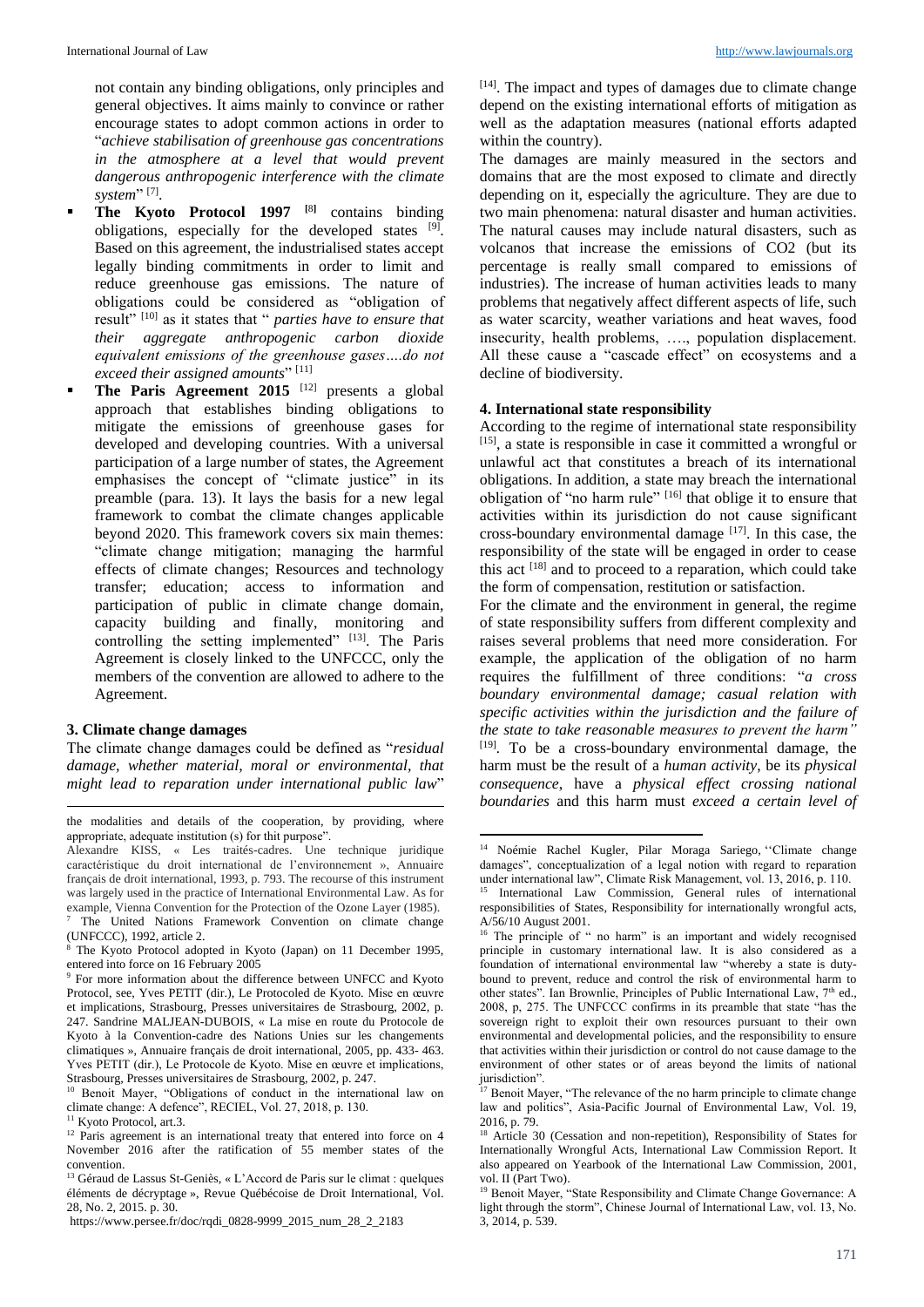severity that requires a legal action <sup>[20]</sup>. A link of causality between the act of the state and the damage occurred should be established. It is also necessary to prove that the state is failing to act with due diligence. The damage should be serious and significant. However, there is no international criteria that determine the significance or severity of damage that entails the responsibility of a state. In addition, it is known that it is quite difficult to prove the responsible for the origin of the damage causes, whether it comes from public or private actors as the damages are often the result of accumulation of causes committed by several actors. Furthermore, the nature and the impact of the damages are not easy to be detected.

Seeing these difficulties, the international society opts for a gradual treatment of climate change problems. In spite of the fact that the states are not the only actor responsible for climate change, the role of other private actors, especially the firms and individuals, should be considered. However, states are responsible for all the activities arising from their dependent actors. This is "one of the State's duty of control"  $[21]$ . In this case, the question is whether a state could be held responsible according to international rules for damages causes by climate change in its country or even for damages affecting the *neighbouring* countries?

Although the rules of international law are based on the principle of "sovereign equality of states" [22], the international environmental law seems different [23] regarding the attribution of state's responsibility. The Convention of Rio de Janeiro 1992 establishes the concept of "Climate international responsibility" according to the principle of "Common but Differentiated Responsibilities-Respective Capabilities: CBDR-RC"<sup>[24]</sup>. This principle recognises that all states are responsible for climate change, but the level of responsibility and their capacities to deal with are different. The UNFCCC convention provides that the international responsibility differs according to the level of the state development. The difference is made between developed states (listed in annex I of the convention) and developing states (not included in annex I). The developed states have an additional responsibility, as they are largely responsible for the majority of problems facing the planet. Consequently, they have to address the severe impacts of climate change and assist the developing states by providing financial and technological assistance to mitigate the causes and consequences of the climate change. This principle dated from 1992 was not modified to take into consideration the changes in the economic level of many developing countries. For example, China and South Korea were

 $\overline{a}$ 

developing countries according to UNFCCC while at present they are considered as emerging advanced economies as per the recent reports of International Monetary Fund. The Paris Agreement inherited the principle of CBDRRC, but it focuses more on "*the capabilities of nations than responsibilities for emissions*" [25] .

#### **5. Remedies for climate change**

The regime of climate international state responsibility aims to prevent the degradation of the climate status quo and to ensure a fair compensation for damages in case of severe national or transboundary effects. The remedies for climate change constitute an important step in order to maintain the justice. A state's responsibility might be engaged in different cases and for different purposes.

To eliminate the negative consequences of a wrongful act, a state may proceed to:

- **Cease the wrongful conduct:** At the international level, states may fail to fulfill their obligations or violate an international rule. The cessation is usually the first action required in order to stop the violation of an international rule.
- **Offer assurances and guarantees of non-repetition:**  It is a preventive action for the future act that aims to restore the confidence in the relationships between states or actors. It is not requested in all the situations, only when the cessation is not sufficient to reestablish the relationship between actors.

In addition, the responsible state "is *under the obligation to make full reparation for the injury caused by the*  internationally wrongful act"<sup>[26]</sup>. The injury may be material or moral or even both. The reparation  $[27]$  may take different forms, either singly or in combination:

- **compensation**
- satisfaction

**.** 

jurisdictional (courts) actions

The remedies regime in environmental damages and climate change is different. It may vary from asking states to cease the wrongful act or the harm it is responsible for, to placing pressure on states in order to take more serious actions at the national level. As for the reparation, it is extremely difficult to adopt the same road of the international regime for reparation, especially in case of restoration or restitution [28] because they are quasi impossible in almost all the cases. A financial compensation seems an appropriate full reparation of damages. The proportionality of damages should also be

<sup>&</sup>lt;sup>20</sup> Marte Jervan, "The prohibition of transboundary environmental harm. An analysis of the contribution of the International Court of Justice to the development of the no harm rule", PluriCourts research paper, 2014, no. 14-17, pp. 4-5.

<sup>&</sup>lt;sup>21</sup> Christina Voigt, "State Responsibility for Climate Change Damages", Nordic Journal of International Law, Vol. 77, 2008, p. 9.

<sup>22</sup> Christophe Colette, "L'action internationale contre les changements climatiques : Perspectives de l'après-Kyoto", Études Internationales, Vol. 39, No. 2, juin 2008, p. 237.

<sup>&</sup>lt;sup>23</sup> For more information about this concept, see, Lavanya RAJAMANI, "Differential Treatment in International Environmental Law", Oxford University Press, 2006.

<sup>&</sup>lt;sup>24</sup> According to Article 3.1 of the UNFCC Convention: "The Parties should protect the climate system for the benefit of present and future generations of humankind, on the basis of equity and in accordance with their common but differentiated responsibilities and respective capabilities. Accordingly, the developed country Parties should take the lead in combating climate change and the adverse effects thereof".

restitution

<sup>&</sup>lt;sup>25</sup> Tian Wang and Xiang Gao, "Reflection and operationalisation of the common but differentiated responsibilities and respective capabilities principle in the transparency framework under the international climate change regime", Advances in Climate Change Research, Vol. 9, issue 4, 2018, p. 254.

<sup>&</sup>lt;sup>26</sup> Article 31 (Reparation), Responsibility of States for Internationally Wrongful Acts, International Law Commission Report, A/56/10 August 2001. It also appeared on Yearbook of the International Law Commission, 2001, vol. II (Part Two).

Article 34 (Forms of Reparation), Responsibility of States for Internationally Wrongful Acts, International Law Commission Report, A/56/10 August 2001.

 $28$  It is the "re-establishement as far as possible of the situation that existed prior to the commission of the internationally wrongful act". Commentaries to the draft articles on responsibility of states for internationally wrongful acts, adopted by the International Law Commission at its fifty-third session, 2001, p. 237.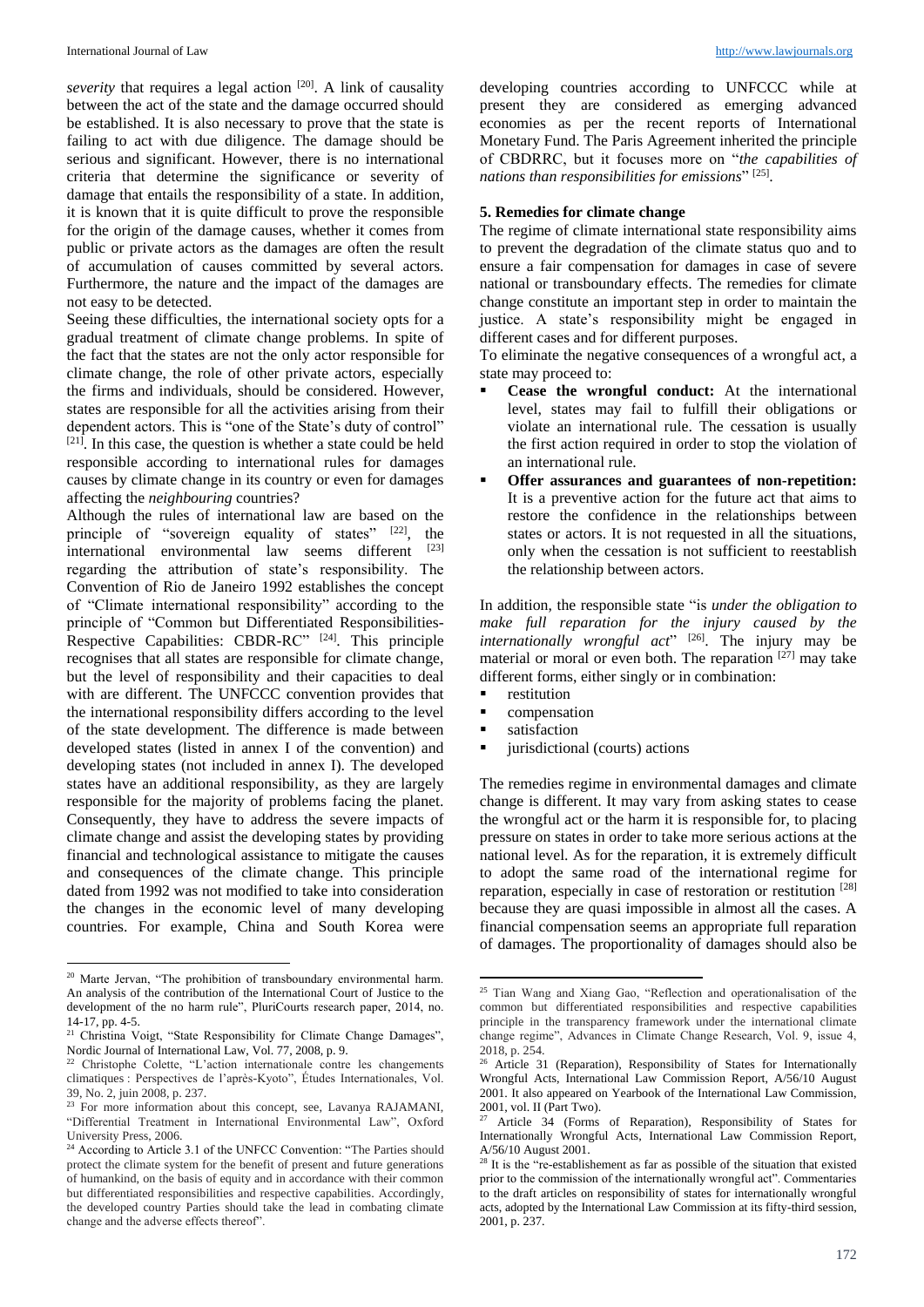#### considered.

The UNFCCC does not mention the concept of damages or its compensation. It focuses more on the mitigation of greenhouse gases. In its preamble, the Convention stresses on the state's responsibility in order to "*ensure that activities within their jurisdiction or control do not cause harm or damage to the environment of other States or of areas beyond the limits of national jurisdiction*" [29] . This obligation is one of the important principles of international law that aims to respect the rights of other states. However, none of its provisions explains the responsibility of states. The convention puts the onus on the industrialised countries as the main responsible for the escalation of the situation.

As for Kyoto Protocol, it indicates a regime of sanction for non-compliance by giving states reasonable deadline to meet their contractual obligations to reduce the greenhouse gas emissions. In case of non-respect of the deadline, states will be considered in breach of their obligations.

The Stockholm declaration in 1972 encourages states to develop an international regime of liability and responsibility that may help in improving the regime of compensation for "the *victims of pollution and other environmental damage caused by activities within the jurisdiction or control of such States to areas beyond their jurisdiction*" [30] . However, the majority of interstate conflicts have been solved by using negotiations and multilateral or bilateral arrangements and agreements without any reference to the existing international rules.

The 19<sup>th</sup> Conference of the Parties (COP) creates the Warsaw International Mechanism for "Loss and Damage" in 2013 to "*address loss and damage associated with impacts of climate change, including extreme events and slow onset events, in developing countries that are particularly*  vulnerable to the adverse effects of climate change" [31]. This should be done in a "*comprehensive, integrated and coherent manner*". The concept of loss and damages is defined as "*the actual and/or potential manifestation of impacts associated with climate change in developing countries that negatively affect human and natural systems"* [32] *.* The problem is that the *extreme and slow onset events, such as desertification, increasing temperatures, sea level rise, ocean acidification, land and forest degradation, loss of biodiversity* [33]*……*..., cause more harm to the developing and vulnerable states.

This mechanism for "Loss and Damage" was integrated into the Paris Agreement in article 8 after hard negotiations that illustrate deep divergences between developed and developing states. Article 8 was carefully drafted in a form of compromise in order to exclude any type of concepts that make them responsible for climate damages that will definitely lead to financial obligations (compensation) and corrective measures. It states, in para. 3 that "*the Parties' obligations are of cooperative and facilitative character*". This article "*adds loss and damage as a third pillar to the* 

 $\overline{a}$ 

*climate regime alongside mitigation and adaption*" [34]

At the national level, several jurisprudences emerged from different courts which develop the tendency of climate litigation. A state may not take the necessary measures as per its authority in order to control and manage the excessive use of fuels in its industrial activities or to minimise its negative impacts as well as to mitigate the greenhouse gas. A state could also be held responsible in case of failing to act with due diligence. This obligation of due diligence supposes the existence of climate policies and regulations. The jurisdictional actions that may be taken in order to achieve the climate justice are different depending on the nature of the damages and the actor who committed the act.

There are several reasons for pursuing a legal climate process:

 **Actions may be brought in front of national jurisdiction against a state or public agencies (public responsibility) in order to force them to take more effective measures or legislations to mitigate the emissions of greenhouse gases. It could also aim to stop the construction of a project, related to either states or private actors, which could have negative impact on climate system or on fundamental human rights.**

In one important judgment in this regard, The Hague Court of Appeal upheld in 2018 the decision of the District Court of The Hague in the famous case "Urgenda Foundation V. the State of The Netherlands<sup> $35$ </sup> in 2015. It confirmed that the State of The Netherlands has breached its duty of care according to the Dutch Civil code and articles 2 and 8 of European Convention on Human Rights (ECHR) and then "*failing to pursue a more ambitious reduction of greenhouse gas emissions*". Therefore, it was decided that the State must reduce the emissions of greenhouse gas by at least 25% by 2020.

In another case, in April 2018, the Supreme Court of Colombia rendered a remarkable decision [36] in a case of climate litigation in which it attributes the legal personality to the Amazon Region as an entity subject of rights. This case was brought to the court by a group of Colombian citizens claiming that the governmental measures and policies increase the deforestation of the Amazon region and consequently the greenhouse gas, which negatively influence their rights to a healthy environment. The Court ordered the Colombian State to take its duty of protection of the Amazon region and acknowledge its essential role in climate balance for the present and future generations by reducing the deforestation of the region.

 **Actions taken by the state or by any other actor against a private actor at the national level in order to search for a compensation of the damage due to** 

1

<sup>29</sup> UNFCCC, preamble, para. 8.

<sup>30</sup> Stockholm Declaration in 1972, Principle 22.

<sup>&</sup>lt;sup>31</sup> 19th Conference of the Parties (COP), 2013 (Decision 2/CP.19)

<sup>&</sup>lt;sup>32</sup> Report of the Subsidiary Body for Implementation on its thirty-seventh session, held in Doha from 26 November to 2 December 2012, Framework Convention on Climate Change, FCCC/SBI/2012/INF.14, p. 3.

<sup>&</sup>lt;sup>33</sup> Decision 1/CP.16 on the Cancun Adaptation Framework, paragraph 25 defined the different types of slow onset events.

<sup>&</sup>lt;sup>34</sup> Keely Boom, Julie-Anne Richards and Stephen Leonard, report on "Climate Justice: the international momentum towards climate litigation", Heinrich Boell Foundation, 2016, p. 14.

<sup>&</sup>lt;sup>35</sup> Urgenda Foundation v. The Netherlands [2015] HAZA C/09/00456689 (June 24, 2015); aff'd (Oct. 9, 2018) (District Court of the Hague, and The Hague Court of Appeal (on appeal)). For more information about this case: Torre-Schaub Marta, « L'affirmation d'une justice climatique au prétoire (quelques propos sur le jugement de la cour du district de La Haye du 24 juin 2015 », Revue Québécoise de droit international, vol. 29, issue 1, 2016, pp. 161-183.

<sup>36</sup> Corte Supreme de Justicia, STC4360/2018, 5/4/2018.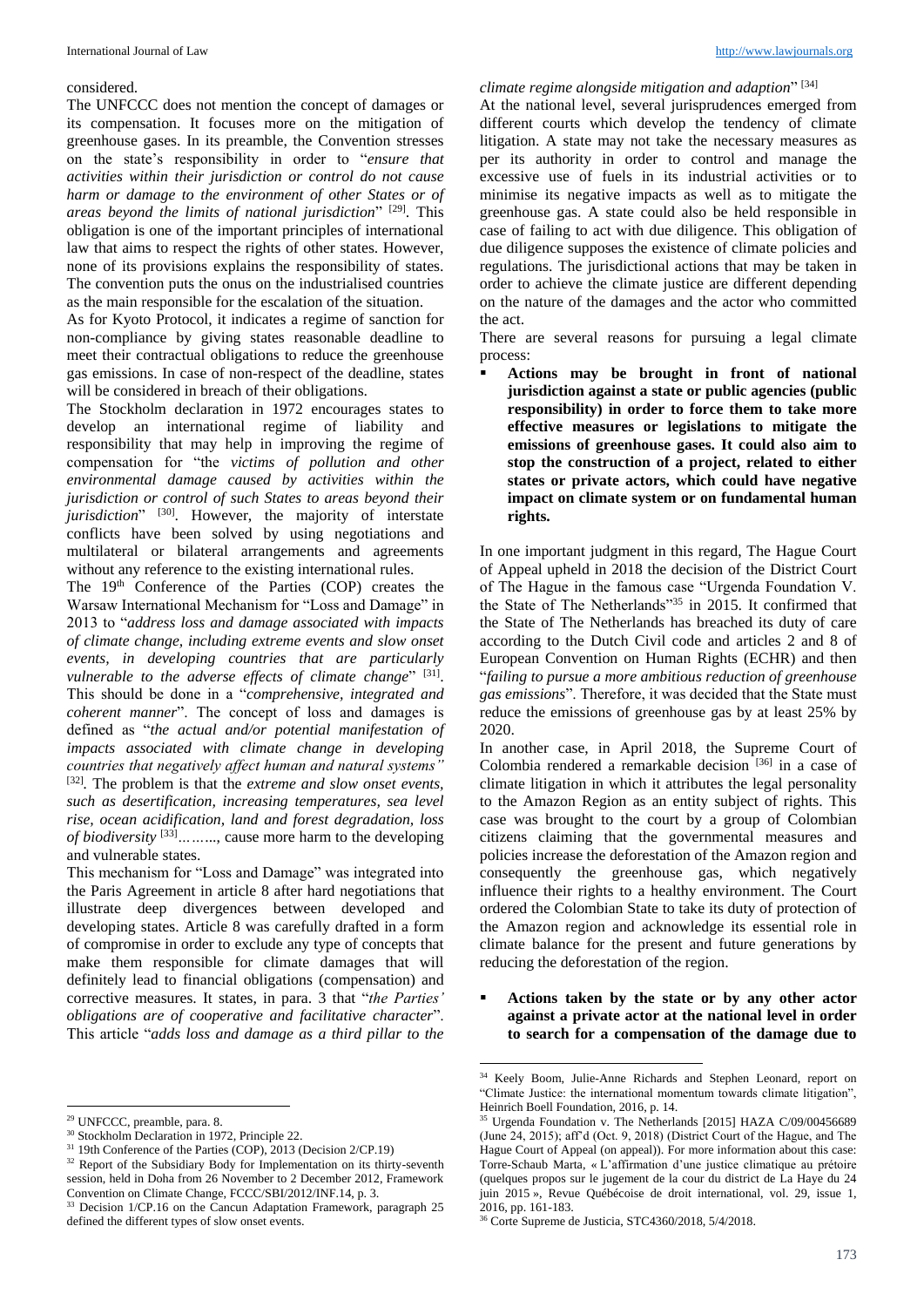**climate change or to mitigate the effects of such a phenomenon.** 

## **Actions taken by a state against another state.**

In a number of cases, the environmental protection is assimilated to human rights. In November 2015, an Inter-American Court of Human Rights issued a historical Advisory Opinion on the Environment and Human Rights [37] in response to a request from the State of Colombia. The Court recognised "*the existence of an undeniable relationship between the protection of the environment and the realisation of other human rights, in that environmental degradation affects and the adverse effects of climate change affect the real enjoyment of other human rights*" [38] . The Court states that in order to comply with the obligation of prevention "*states must regulate, supervise and monitor the activities within their jurisdiction that could produce significant environmental damage; conduct environmental impact assessments when there is a risk of significant environmental damage; prepare a contingency plan to establish safety measures and procedures to minimize the possibility of major environmental accidents, and mitigate any significant environmental damage that may have occurred*" [39] .

#### **6. Global climate justice**

As a universal public property belonging to the common heritage of humanity, the climate change is a global problem that requires a global solution. All the states must act for the protection of the environment and assume a full and common responsibility towards climate change but taking into consideration the different and degree of responsibilities and respective capabilities. This will lead to a global climate justice, which can be defined as "*addressing the disappropriate burden of climate change impacts on poor and marginalized communities*" [40] . It is a strategy that aims to remove all unfair and unequal burdens derived from negative consequences of climate change.

The climate justice has two important sub-concepts: Equity and Fairness [41] which were included in the "Common but Differentiated Responsibility" principles in the United Nations Framework Convention on Climate Change (UNFCCC) [42] . The first international explicit recognition of the concept "climate justice" [43] was in the preamble [44] of the Paris Agreement.

 $\overline{a}$ 

The actual global situation marks an injustice caused by the adverse climate change effects. The main responsible for this phenomenon is the developed countries that can easily recover from the negative impacts of climate change owing to their economic and political potentials. Unlike the most vulnerable countries which suffer from these impacts and have to challenge this situation without any international support. The global climate justice seeks to "*promote more equitable allocation of the burdens of these impacts at the local, national and global levels through proactive regulatory initiatives and reactive judicial remedies that draw on international human rights and domestic environmental justice theories*" [45] . This justice urgently needs to be maintained in order to "*build on a platform of equitable development, human rights and political voice*" [46] .

The climate change exacerbates inequalities around the globe. This affects all developed and developing countries on a different scale. There is a range of various aspects of inequalities depending on:

## **The actual and historical contribution level of different actors to climate change**

The industrialised and developed countries are effectively responsible more than others for the increase of greenhouse emissions. Therefore, they have a material and moral responsibility in this regard. The historical responsibility of the ecological (climate) debt  $[47]$  helps to determine the part of each state in this debt. The situation has been slightly changed with the existence of new contributors in climate change other than state actors, especially the multinational companies and corporations.

# **The impacts of distribution of damages of this change**

Many documents were focused on measuring the impacts of climate change in order to quantify the damages caused; it has been shown that the poorest and the developing states are the most negatively affected by climate change as they sometimes have not the appropriate methods or sufficient resources to deal with climate change [48].

## **The repartition of charges and reparation of damages**

The UNFCCC establishes the principle of "common but differentiated responsibilities and respective capabilities" which consists on distributing the charges of protecting the climate system between different states according to their differentiated part of responsibilities. This concept emphasises the idea of historical responsibility. The proper and fair application of this principle will lead to global climate justice. It integrates three correlative concepts: common responsibility; differentiated responsibility and respective capabilities.

#### **7. Conclusion**

**.** 

<sup>&</sup>lt;sup>37</sup> The Inter-American Court of Human Rights, Environment and Human Rights, Advisory Opinion OC-23/17, 15<sup>th</sup> of November 2017.

http://www.corteidh.or.cr/cf/Jurisprudencia2/busqueda\_opiniones\_consulti vas.cfm?lang=en

<sup>38</sup> Op. cit., para. 47, p. 21.

<sup>39</sup> Op. cit, para. 242. b, p. 92.

<sup>40</sup> Abate RS (ed), Climate Justice: Case Studies in Global and Regional Governance Challenges, Environmental Law Institute Washington DC, 2016.

<sup>&</sup>lt;sup>41</sup> Patrick Huntjens, Ting Zhang, "Climate Justice: Equitable and Inclusive Governance of Climate Action: Policy and governance recommendations for advancing climate justice", The Hague Institute for Global Justice, Working paper, No. 16, April 2016, p. 4.

<sup>42</sup> Chitresh Saraswat and Pankaj Kumar, "Climate justice in lieu of climate change: a sustainable approach to respond to the climate change injustice and an awakening of the environmental movement", Energ. Ecol. Environ., Vol. 1, No. 2, 2016, p. 68. DOI 10.1007/s40974-015-0001-8

<sup>43</sup> Keely Boom, Julie-Anne Richards and Stephen Leonard, report on "Climate Justice: the international momentum towards climate litigation", Heinrich Boell Foundation, 2016, p. 6.

<sup>&</sup>lt;sup>44</sup> The preamble of Paris Agreement provides "the importance for some of the concept of "climate justice", when taking action to address climate change".

<sup>45</sup> Abate RS (ed), op. cit., p. XXXIII.

<sup>46</sup> Barbara Adams and Gretchen Luchsinger, "Climate Justice for a Changing Planet: A Primer for Policy Makers and NGOs", UNCTAD/NGLS/2009/2, November 2009, p. XII.

<sup>47</sup> Catherine Larrère, « Inégalités environnementales et justice climatique », Annales des Mines - Responsabilité et Environnement, Vol. 3, No. 79, Juillet 2015, p. 74.

<sup>48</sup> Intergovernmental Panel on Climate Change, Managing the Risks of Extreme Events and Disasters to Advance Climate Change Adaptation, ed Field CB, *et al*. (Cambridge Univ Press, Cambridge, UK), 2012.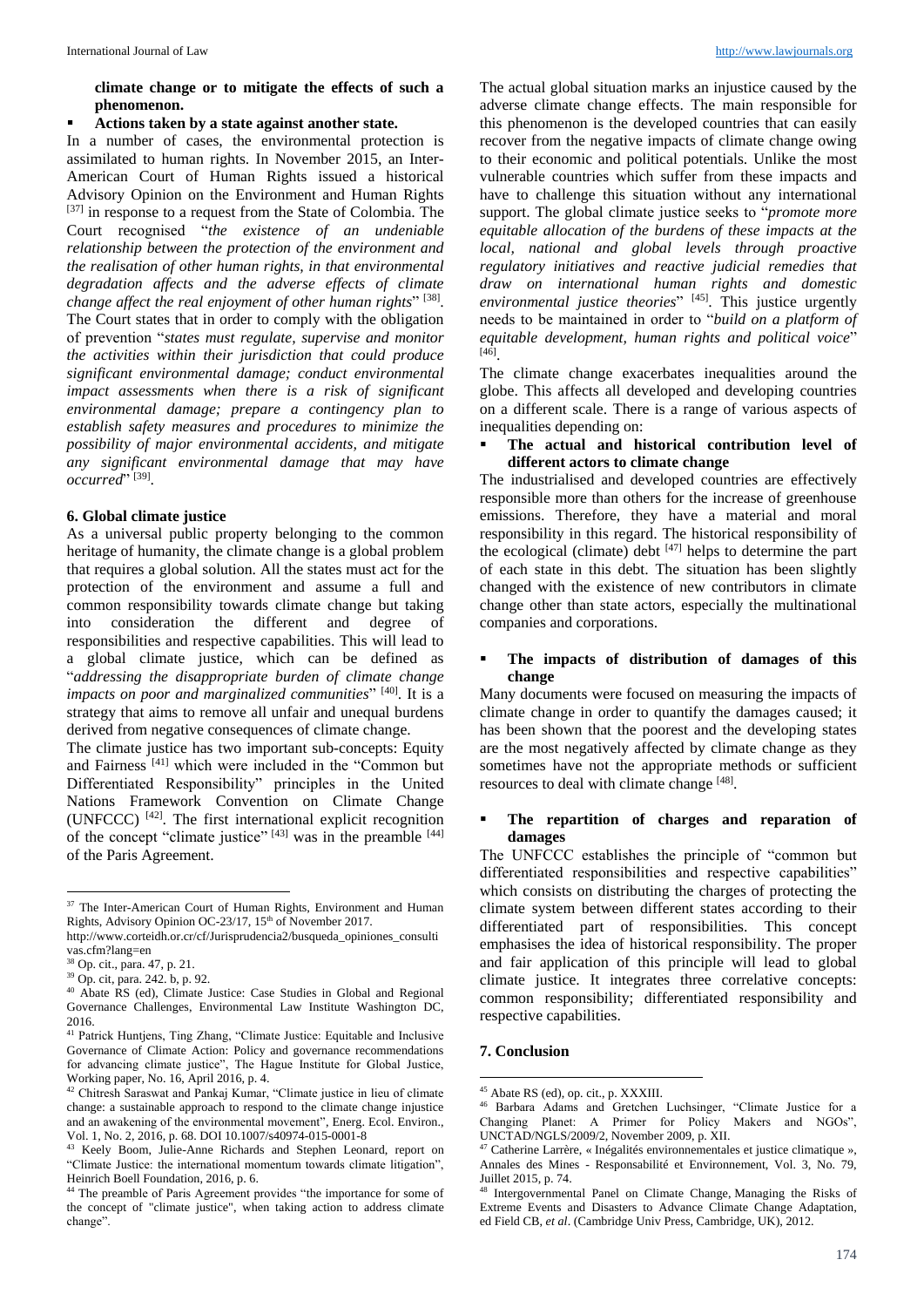The regime of responsibility for climate change and the obligations arising from this field should be perceived as mandatory obligations. The actual regime faces serious challenges that limit its effectiveness which include but not limited to the multiplicity of actors, the accumulation of causes, the non-respect of international obligations, and the withdrawal from international conventions. The concept of international climate responsibility needs more development and adaptation to the evolution of the international society. This necessity is related to the emergence of new concepts, such as "duty of care", "due diligence", "sustainable society" and the right to a stable climate". The increasing role of non-state actors needs to be regulated and organised. The global climate justice appears as an important and fundamental concept directly linked to the effectiveness of international regime of responsibility which positively influence the human rights and the sustainable development.

## **8. Recommendations**

- Encourage states to ratify the international conventions that aim to mitigate the emissions of greenhouse gas and address the climate change.
- Establish a rigorous international mechanism for monitoring the implementation by states of their national contributions.
- Create rules under International Law that recognise and regulate the responsibility of the private sector and its important role in the mitigation of greenhouse gas emissions.
- Enhance the policies and strategies that help in the transition to zero carbon by 2050.
- Create an international strategy for improving and enhancing the global climate justice that ensures the respect of human rights as a fundamental right largely affected by the climate change.

#### **References**

- 1. At the Twelfth session of the Conference of the Parties (COP 12), the former UN Secretary-General Kofi Anan confirmed that the global climate change is a "threat to peace and security", November, Nairobi, Kenya, 2006.
- 2. Ecocide describes "the significant damage to or destruction of an ecosystem to such an extent that peaceful enjoyment of a part of that environment will be substantially diminished". Patrick Huntjens, Ting Zhang, "Climate Justice: Equitable and Inclusive Governance of Climate Action: Policy and governance recommendations for advancing climate justice", The Hague Institute for Global Justice, Working paper, No. 16, April, 2016, p. 6.
- 3. United Nations Human Rights Council (UNHRC), Resolution on Human rights and climate change,  $10<sup>th</sup>$ session, A/HRC/RES/10/4, March, 2009.
- 4. Cinnamon P Carlarne. Oxford Handbook of International Climate Change Law, Oxford University Press, 2016.
- 5. The UNFCCC entered into force on 21 March, 1994. With a near-universal membership, the convention has 197 ratified member states. https://unfccc.int/processand-meetings/the-convention/what-is-the-unitednations-framework-convention-on-climate-change
- 6. A framework treaty is defined as "a conventional instrument that sets out the principles to be used as a basis for cooperation among States Parties in a specific

area, while leaving it to them to define, by separate agreements, the modalities and details of the cooperation, by providing, where appropriate, adequate institution (s) for thit purpose".

- 7. Alexandre KISS. « Les traités-cadres. Une technique juridique caractéristique du droit international de l'environnement », Annuaire français de droit international, 1993, p. 793.
- 8. The recourse of this instrument was largely used in the practice of International Environmental Law. As for example, Vienna Convention for the Protection of the Ozone Layer, 1985.
- 9. The United Nations Framework Convention on climate change (UNFCCC), 1992. Article 2.
- 10. The Kyoto Protocol adopted in Kyoto (Japan) on 11 December, 1995, entered into force on 16 February 2005
- 11. For more information about the difference between UNFCC and Kyoto Protocol, see, Yves PETIT (dir.), Le Protocoled de Kyoto. Mise en œuvre et implications, Strasbourg, Presses universitaires de Strasbourg, 2002, p. 247.
- 12. Sandrine MALJEAN-DUBOIS, « La mise en route du Protocole de Kyoto à la Convention-cadre des Nations Unies sur les changements climatiques », Annuaire français de droit international, 2005, pp. 433-463. Yves PETIT (dir.), Le Protocole de Kyoto. Mise en œuvre et implications, Strasbourg, Presses universitaires de Strasbourg, 2002, p. 247.
- 13. Benoit Mayer. "Obligations of conduct in the international law on climate change: A defence", RECIEL, 2018; 27:130.
- 14. Kyoto Protocol, art.3.
- 15. Paris agreement is an international treaty that entered into force on 4 November after the ratification of 55 member states of the convention, 2016.
- 16. Géraud de Lassus St-Geniès, « L'Accord de Paris sur le climat : quelques éléments de décryptage », Revue Québécoise de Droit International. 2015; 28(2):30.
- 17. https://www.persee.fr/doc/rqdi\_0828- 9999\_2015\_num\_28\_2\_2183
- 18. Noémie Rachel Kugler, Pilar Moraga Sariego, ''Climate change damages", conceptualization of a legal notion with regard to reparation under international law", Climate Risk Management, 2016; 13:110.
- 19. International Law Commission, General rules of international responsibilities of States, Responsibility for internationally wrongful acts, A/56/10 August, 2001.
- 20. The principle of "no harm" is an important and widely recognised principle in customary international law. It is also considered as a foundation of international environmental law "whereby a state is duty-bound to prevent, reduce and control the risk of environmental harm to other states". Ian Brownlie, Principles of Public International Law,  $7<sup>th</sup>$  ed, 2008, p, 275.
- 21. The UNFCCC confirms in its preamble that state "has the sovereign right to exploit their own resources pursuant to their own environmental and developmental policies, and the responsibility to ensure that activities within their jurisdiction or control do not cause damage to the environment of other states or of areas beyond the limits of national jurisdiction".